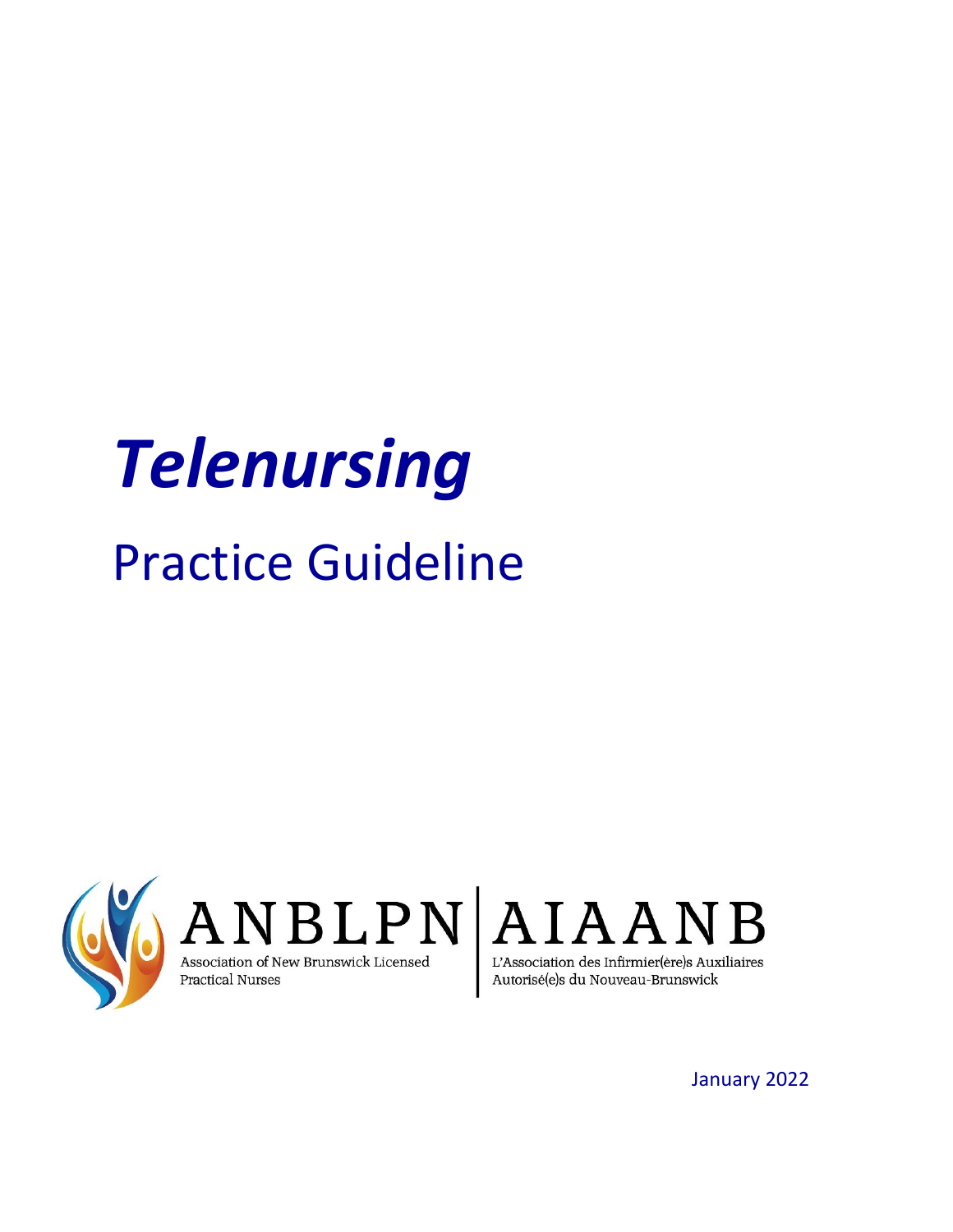# **Mission**

The Association of New Brunswick Licensed Practical Nurses (ANBLPN) is the regulatory authority for Licensed Practical Nurses (LPN) in New Brunswick. ANBLPNs mandate is protection of the public by promoting the provision of safe, competent, ethical, and compassionate care. ANBLPN sets, monitors, and enforces practical nurse education, registration, and professional conduct. ANBLPN creates Standards of Practice, establishes a Code of Ethics, and develops and implements a Continuing Competence Program. Additionally, ANBLPN publishes documents to support the practice of LPNs in New Brunswick.

Copyright – The Association of New Brunswick Licensed Practical Nurses 2022 - All rights reserved. No part of this publication may be reproduced or transmitted in any form or by any means, electronic or mechanical, including photocopying, recording or by any information storage and retrieval without prior written permission from publisher.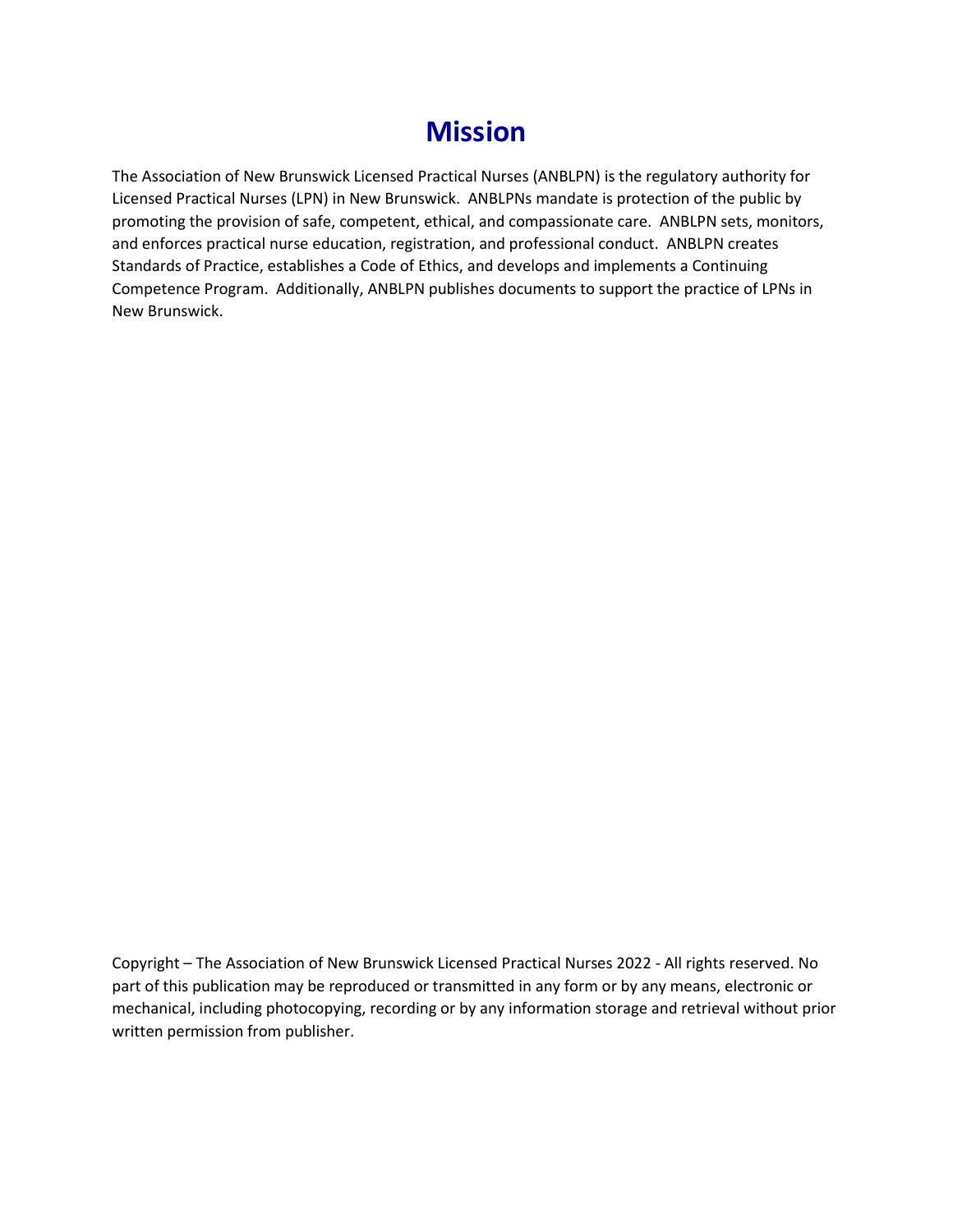#### INTRODUCTION

The use of technology has become a part of our every day lives, and health care is no stranger to this. Technology has become an important part of many health care delivery models and nursing professionals are increasingly using technology to provide virtual health care and communicate with their clients.

Virtual health may be referred to as telenursing, telehealth, tele-practice, or virtual nursing. This guideline will use the term telenursing to describe nursing services being delivered through technology.

Telenursing involves the use of technology to deliver nursing services to clients who are not physically in the same location as the nursing professional. The Licensed Practical Nurse (LPN) and client connect using technology such as video conferencing, teleconferencing or email (NSCN, 2021).

Telenursing has many benefits, however, there are also risks that need to be considered prior to engaging in the use of technology to deliver health care services. The purpose of this guideline is to support LPNs in their practice by informing them of the professional and legal expectations when providing telenursing services.

#### TELENURSING OBJECTIVES

Engaging in telenursing can ease communication between health care providers which helps facilitate collaborative practice. It can also increase access to nursing services to those who may have difficulty accessing in-person care. Additionally, telenursing can help ease the stress that health care organizations are experiencing by leaving in-person appointments available to those who require faceto-face care (CLPNA, 2020).

Telenursing services are provided with the intent to provide safe, compassionate, ethical, and competent care to clients while:

- Increasing access to nursing services;
- Maintaining and/or improving a client's health status;
- Improving client outcomes; and
- Providing services in an efficient and effective manner.

Telenursing can include nursing services such as:

- Client teaching, counselling, and advocating on behalf of a client;
- Assessments and client follow-ups;
- Monitoring vital signs and blood glucose via self-measurement devices; and
- Responding to alarms by clients to let nursing professionals know when something is going wrong (CLPNA, 2020).

*Telenursing can improve access to nursing services, enhance interprofessional collaboration and ease wait times for those requiring inperson appointments.*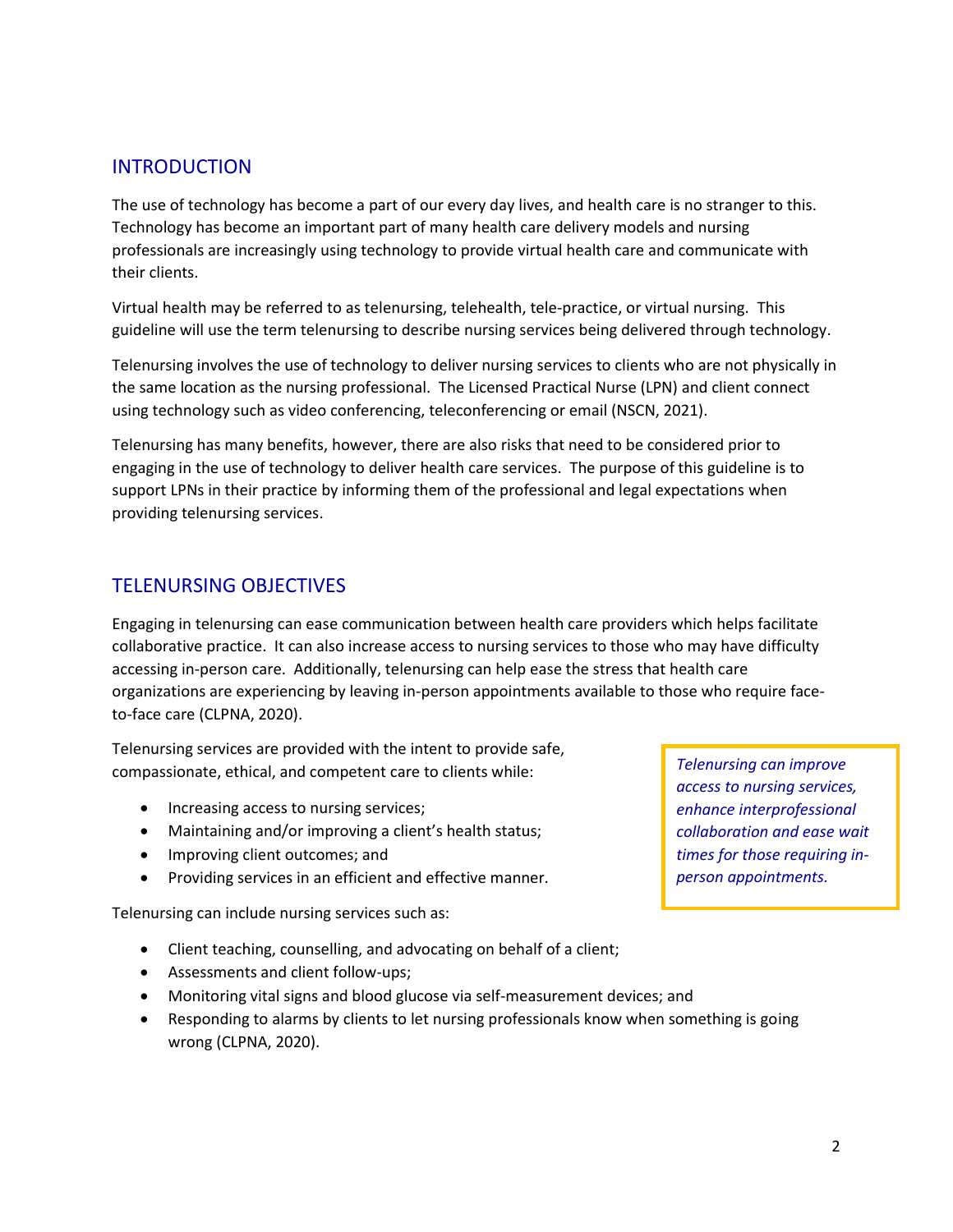# REGISTRATION REQUIREMENTS

LPNs wishing to take part in telenursing must understand the registration requirements in New Brunswick and/or the registration requirements of the Canadian jurisdiction they wish to provide telenursing services in.

Any LPN located in New Brunswick who is providing telenursing to clients that reside inside or outside of New Brunswick must have active licensure with the Association of New Brunswick Licensed Practical Nurses (ANBLPN). An LPN not located in New Brunswick and providing telenursing services to clients located in New Brunswick must also have active licensure with ANBLPN.

Other Canadian jurisdictions may have different polices or legislation that govern registration requirements for telenursing. LPNs should always consult with the appropriate jurisdiction when providing services outside of the province they are located in. ANBLPN also recommends that LPNs contact [Lloyd Sadd Insurance Brokers](https://www.lloydsadd.com/insurance/specialty-programs/lpn/) to discuss any legal implications involved in telenursing.

If there is a variance in registration requirements between New Brunswick and another jurisdiction, LPNs should practice in accordance with the more restrictive requirements. LPNs must also be aware of any responsibilities or obligations when working in multiple jurisdictions (CLPNA, 2020).

# PROFESSIONAL PRACTICE AND COMPETENCIES

Regardless of where nursing services are provided, nursing principles apply across all practice settings including telenursing. It is important that LPNs understand their professional scope of practice as well as the scope of any other health care professional involved in the client's care.

LPNs who are providing telenursing services are required to collaborate with a registered nurse to develop the initial care plan. Once the initial care plan is developed, the LPN may independently implement, evaluate, and document on the nursing care plan (NSCN, 2021).

LPNs may accept orders from a physician who is not located in New Brunswick, providing they are a member of th[e Telemedicine Provider List.](https://cpsnb.org/en/find-physicians/telemedicine-providers) The College of Physicians and Surgeons of New Brunswick, set the necessary regulatory requirements needed for physicians to practice telemedicine. For full physician requirements regarding telemedicine, please refer to the College of Physicians and Surgeons of New Brunswick's publication; [Telemedicine Regulation.](https://cpsnb.org/en/medical-act-regulations-and-guidelines/regulations/419-regulation-13-telemedicine-regulation?highlight=WyJ0ZWxlbWVkaWNpbmUiXQ==)

LPNs are expected to conduct their practice in accordance with the [Standards of Practice for LPNs in](https://www.anblpn.ca/wp-content/uploads/2021/04/CCPNR-2020-Standard_ENG.pdf)  [Canada](https://www.anblpn.ca/wp-content/uploads/2021/04/CCPNR-2020-Standard_ENG.pdf) and th[e Code of Ethics for Licensed Practical Nurses in Canada,](https://www.anblpn.ca/wp-content/uploads/2021/04/Code_of_Ethics_2013.pdf) just as they would when providing in-person client care. The LPN must be educated, competent and authorized by their employer for any services they provide through telenursing.

When providing telenursing services, LPNs will continue to follow the nursing process and use their professional knowledge, skills, and judgement to; perform assessments, collaborate with clients while developing the care plan, implement nursing interventions, and evaluate the outcome of these interventions. LPNs must also ensure they have the required knowledge and competency to engage in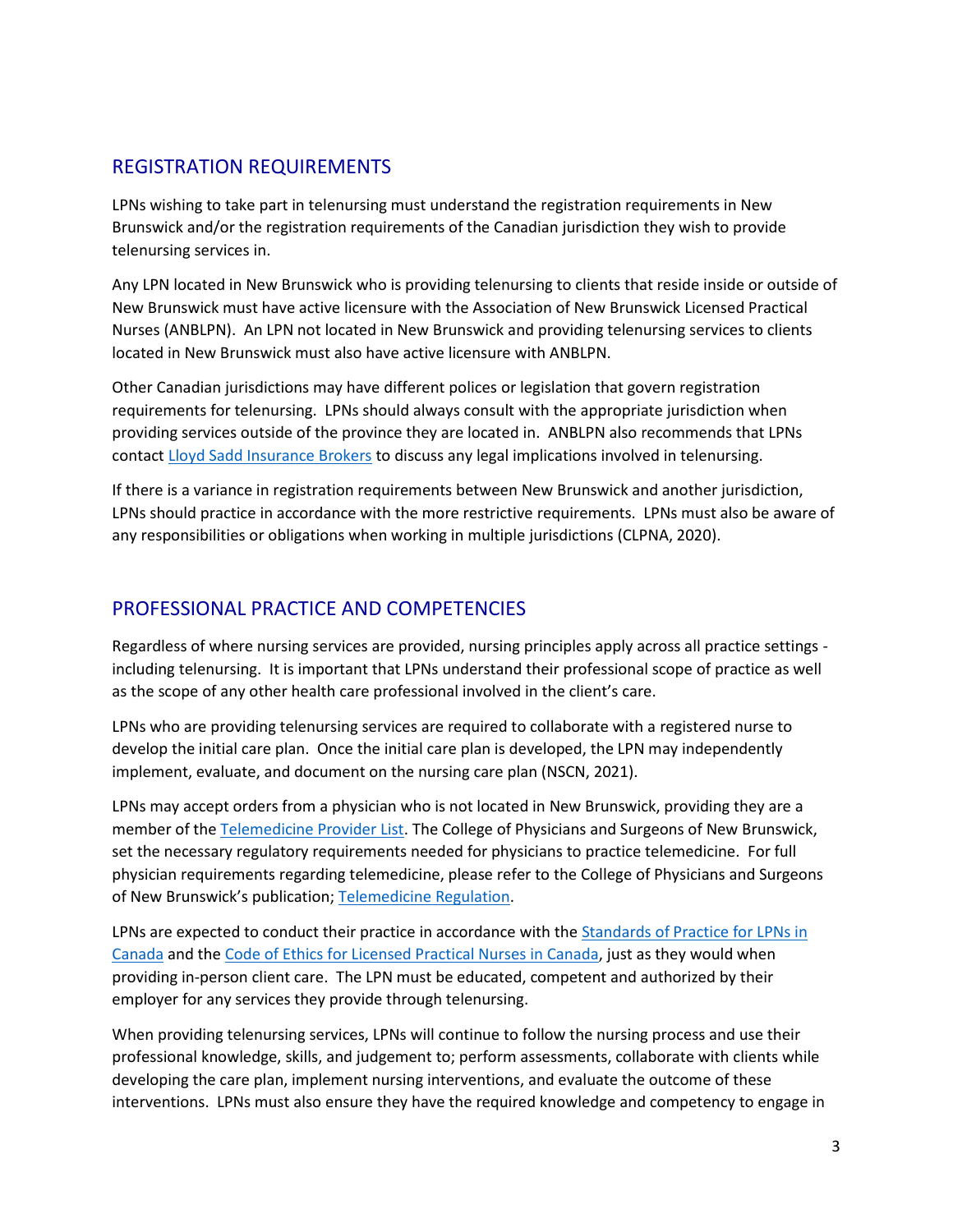telenursing services. If a knowledge gap has been identified, the LPN is expected to obtain any necessary education or mentorship required to provide telenursing services safely to clients.

LPNs will also continue to use their critical thinking and clinical judgement while providing telenursing, just as they would when performing in-person care. Therefor LPNs are accountable to recognize when telenursing services are no longer meeting the needs of the client and an in-person assessment is required (NSCN, 2021).

#### RISK MANAGEMENT

Telenursing does create a higher level of risk for nursing practice as it does not allow for in-person care. Therefore, it is imperative that LPNs engaged in telenursing have a clear understanding of their scope of practice and professional accountabilities, as well as being aware of employer policies and procedures that are in place to support the practice of telenursing.

Employers should give special consideration to the following when developing policies related to telenursing:

- Decision-making tool to determine if telenursing will meet the client's needs;
- Choice of appropriate technology;
- Management of care when telenursing is no longer meeting a client's needs;
- Consultation to other health care providers when care needs exceed the LPNs scope of practice;
- Obtaining informed consent;
- Privacy and confidentiality;
- Security of client records;
- Professional and appropriate video/telephone conduct;
- Procedures to follow if technology becomes unavailable or temporarily not working;
- Sending and receiving consultations/referrals; and
- Documentation

Due to the increased risk that telenursing poses, LPNs must consider the purpose of the client interaction when deciding if telenursing will be appropriate (NSCN, 2021). LPNs must also continuously

assess whether telenursing is continuing to meet the client's needs or if a face-to-face appointment is required. Most often, the initial interaction with a client should be face-to-face and it can then be determined if follow-up care can be safely carried out via telenursing.

*The convenience and ease of access that telenursing provides must not overshadow client safety when a face-to-face interaction is required*

When determining the appropriateness of telenursing, LPNs must consider any risks it may pose to the client and if there are any potential adverse outcomes if the client cannot access care and telenursing is not an option.

Telenursing can be convenient and ease client access to care; however, these factors must not overshadow client safety when a face-to-face interaction is required (NSCN, 2021). If the LPN determines that telenursing is no longer appropriate for the client, then a face-to-face interaction must be arranged.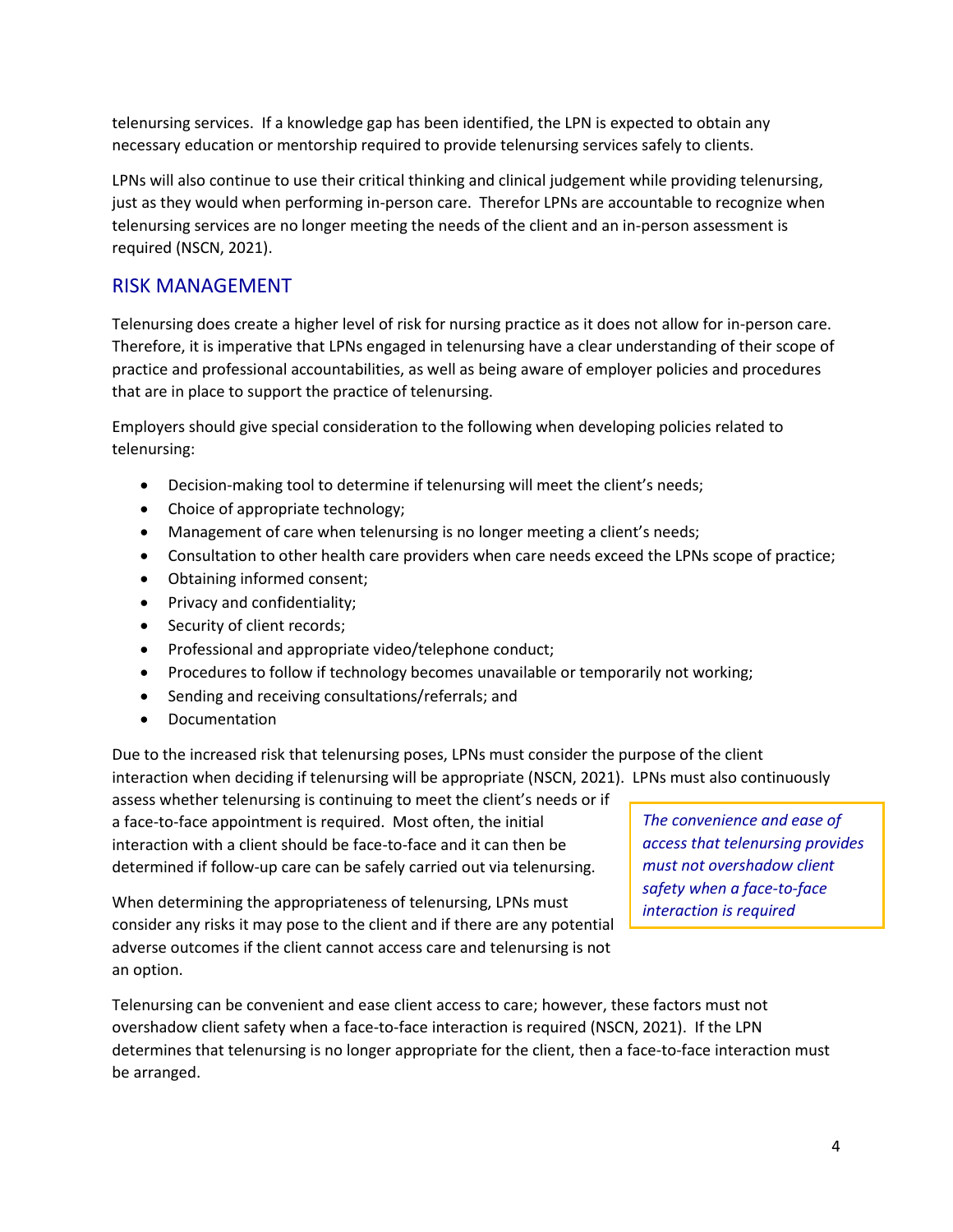# CONFIDENTIALITY

All nursing professionals have an ethical and legal obligation to maintain client confidentiality across all practice environments. This is especially important when providing telenursing services; not only in terms of client interaction, but also to ensure that the technology being used for telenursing is secure.

All organizations and LPNs who are providing telenursing must ensure they are complying with any relevant legislation that protects the confidentiality of clients. The ethical and legal obligation to maintain client confidentiality is stated in the core regulatory documents; [Standards of Practice](https://www.anblpn.ca/wp-content/uploads/2021/04/CCPNR-2020-Standard_ENG.pdf) and [Code of Ethics,](https://www.anblpn.ca/wp-content/uploads/2021/04/Code_of_Ethics_2013.pdf) that all LPNs are accountable to.

# **DOCUMENTATION**

Timely and accurate documentation is required across all practice settings, and this includes telenursing. All client interactions require documentation and must be done in accordance with documentation standards while following any workplace policies and procedures related to documentation.

As telenursing is a unique practice setting, it may also be necessary to document the following:

- The reason for providing services via technology;
- The type of technology being used to conduct telenursing;
- Where the client is located; and
- Relevant privacy and security measures being used to protect client information (CLPNA, 2020).

For more information on documentation, please refer to ANBLPN[s Documentation](https://www.anblpn.ca/wp-content/uploads/2021/04/Documentation.pdf) practice guideline.

## **CONCLUSION**

As health care delivery models continue to change and new technologies emerge, telenursing will also evolve to better meet the health care needs of Canadians. LPNs are integral members of the health care team and have a role to play in telenursing.

LPNs must always conduct their practice in accordance with their Standards of Practice and Code of Ethics, while following all employer policies and procedures. They must ensure they maintain the knowledge and competencies required to provide safe, compassionate, and ethical care to their clients when interacting face-to-face or when using technology. LPNs must remain knowledgeable on the risk's telenursing may pose and apply all measures to minimize these risks to deliver telenursing safely.

If you continue to have questions about telenursing, please contact ANBLPN directly.